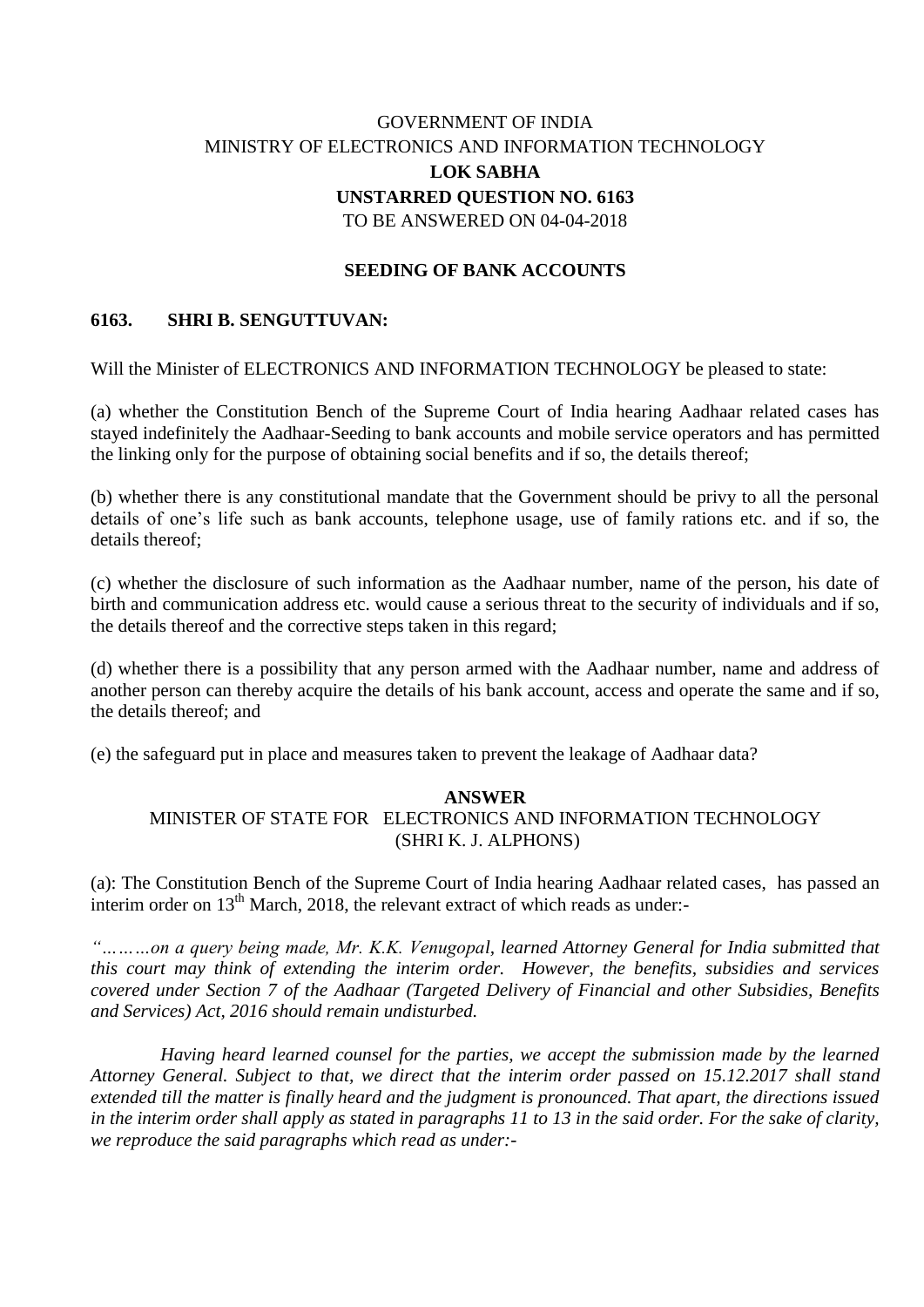*'11. In terms of (iii) above, subject to the submission of the details in regard to the filing of an application for an Aadhaar card and the furnishing of the application number to the account opening bank, we likewise extend the last date for the completion of the process of Aadhaar linking of new bank accounts to 31 March 2018.* 

*12. In terms of (iv) above we extend the date for the completion of the E-KYC process in respect of mobile phone subscribers until 31 March 2018.*

*13. Consistent with the above directions, we also direct that the extension of the last date for Aadhaar linkage to 31 March 2018 shall apply, besides the schemes of the Ministries/Departments of the Union government to all state governments in similar terms. As a consequence of the extension of the deadline to 31 March 2018, it is ordered accordingly.'*

*It is also directed that the same shall also control and govern the Passports (1st Amendment) Rules, 2018."*

(b): No, Sir.

(c): Under various provisions contained in the Sections 28 to 33 of Chapter VI of the Aadhaar (Targeted Delivery of Financial and Other Subsidies, Benefits and Services) Act, 2016, the UIDAI ensures the security, confidentiality of identity information and authentication records of individuals.

Besides, under various provisions contained in the Sections 34 to 43 of Chapter VII of the said Act, offences & penalties have been defined, inter-alia, for impersonations or attempts to impersonate another person with the intention of appropriating the identity of an Aadhaar number holder, changes or attempts to change any demographic information or biometric information of an Aadhaar number holder ; for disclosing identity information; for unauthorised access to Central Identities Data Repository (CIDR) ; for tampering with data in CIDR; for unauthorised use by requesting entity. Besides, the Aadhaar (Data Security) Regulations, 2016 also, inter-alia, provide for the measures for ensuring information security; security obligations of the personnel, security obligations of service providers etc.; confidentiality.

(d): No, Sir.

(e): UIDAI has a well-designed, multi-layered robust security system in place and the same is being constantly upgraded to maintain the highest level of data security and integrity. UIDAI has adequate legal, organizational and technological measures in place for the security of the data stored with UIDAI. Data Protection measures have also been mandated for the requesting entities and ecosystem partners to ensure the security of data. The architecture of Aadhaar ecosystem has been designed to ensure nonduplication, data integrity and other related management aspects of security & privacy in Aadhaar database. Security is an integral part of the system from the initial design to the final stage. Security of Aadhaar data is monitored at all the times i.e. at rest, in transit and in storage. UIDAI has also been certified as per international standard, namely ISO 27001: 2013 by STQC in respect of Information Security Management System which has added another layer of IT security assurance. UIDAI-Central Identities Data Repository (CIDR) has been declared as a Protected System in pursuance of sub-section (1) of Section 70 of the Information Technology Act 2000 by National Critical Information Infrastructure Protection Centre.

Additionally, various policies and procedures have been defined clearly which are reviewed and updated continually; thereby appropriately controlling and monitoring any movement of people, material and data in and out of UIDAI premises, particularly the data centres. Physical security of UIDAI Data Centres is